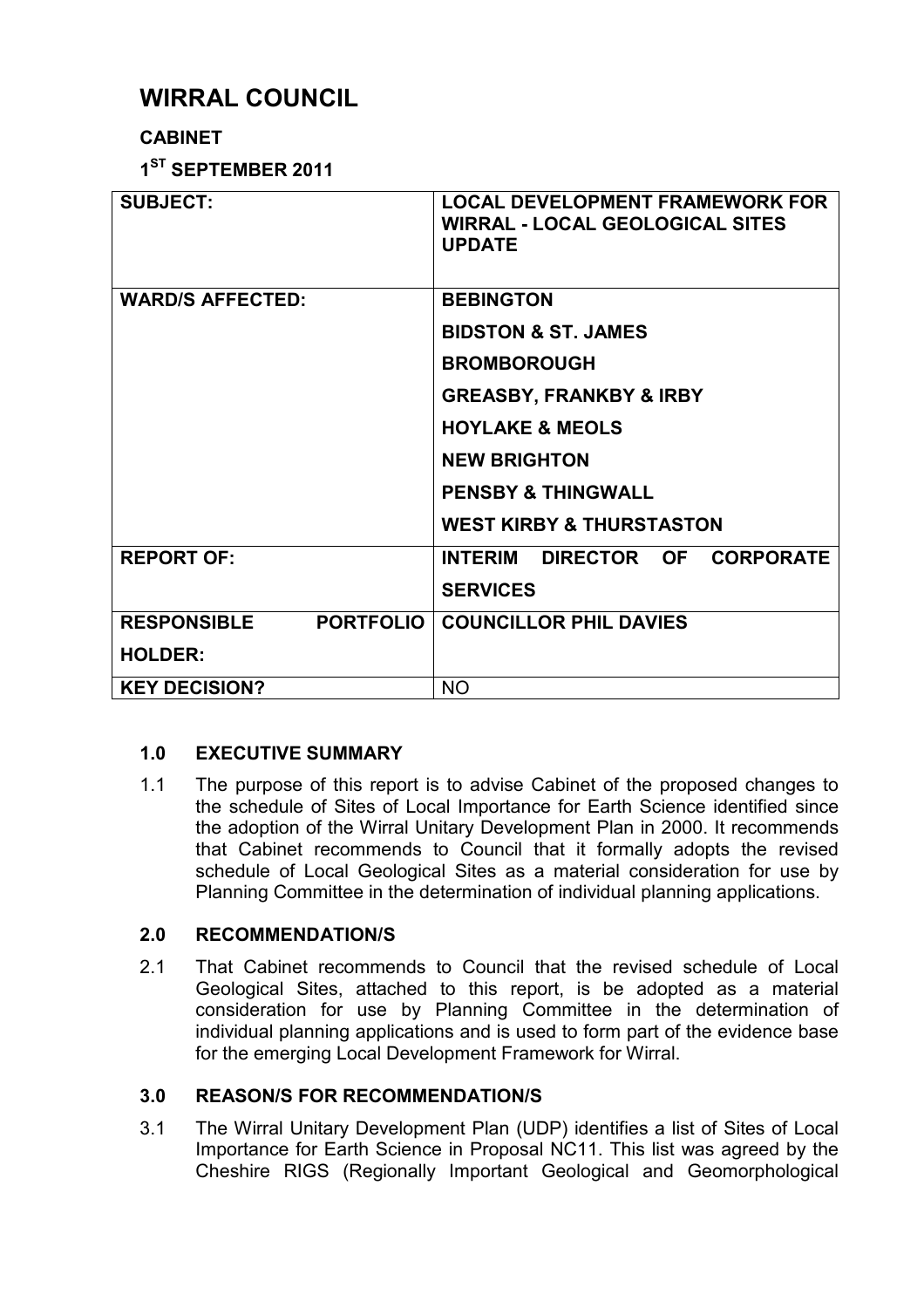Sites) Group following a review of an initial list of Sites of Local Geological Importance published by Merseyside County Council in 1983. Since the adoption of the UDP in 2000 the Cheshire RIGS Group has continued to review Wirral's geological and geomorphological sites.

- 3.2 The role of the Cheshire RIGS Group, in reviewing earth science sites, is similar to that of the Wirral Local Wildlife Sites Partnership in reviewing Sites of Biological Importance. Cabinet considered a report on the update of Sites of Biological Importance on the 13th January 2011 (Minute 282) and Council resolved that a revised schedule of Sites of Biological Importance be adopted as a material consideration for use by Planning Committee in the determination of planning applications on the 14th February 2011 (Minute 82).
- 3.3 This report identifies the proposed changes put forward by the Cheshire RIGS Group and sets out a revised schedule of Local Geological Sites for formal adoption by Council. The revised schedule of sites will then become a material consideration for use by Planning Committee in the determination of planning applications and will form part of the evidence base for the emerging Local Development Framework (LDF) for Wirral which will replace the UDP.

## **4.0 BACKGROUND AND KEY ISSUES**

- 4.1 In most areas of the country, local authorities, working with other local partners, have set up systems of locally valued non-statutory sites. There are in the region of 35,000 Local Sites across the country that together contribute significantly to delivering both UK and Local Biodiversity and Geodiversity Action Plan targets and complement nationally and internationally designated geological and wildlife sites. In many areas local Regionally Important Geological and Geomorphological Sites (RIGS) Groups have been established to bring together local interest and expertise to help identify valuable local sites. These are typically exposed areas of rock in road cuttings and elsewhere, former quarries and similar locations where there is an opportunity to study the geology of the local area.
- 4.2 National policy is set out in Planning Policy Statement 9: Biodiversity and Geological Conservation. It states that Local Sites have a fundamental role to play in meeting overall national targets; contributing to the quality of life and the well-being of the community; supporting research and education; and requires criteria-based policies to be included in local development documents against which proposals for any development on, or affecting, such sites will be judged. Development Plan policies and planning decisions should be based upon up-to-date information about the environmental characteristics of their areas.

## **DEFRA Guidance**

4.3 In 2006 the Department of Environment, Food and Rural Affairs (DEFRA) published Local Sites – Guidance on their Identification, Selection and Management, which aimed to promote a transparent and consistent approach to the operation of local sites systems for biodiversity and geological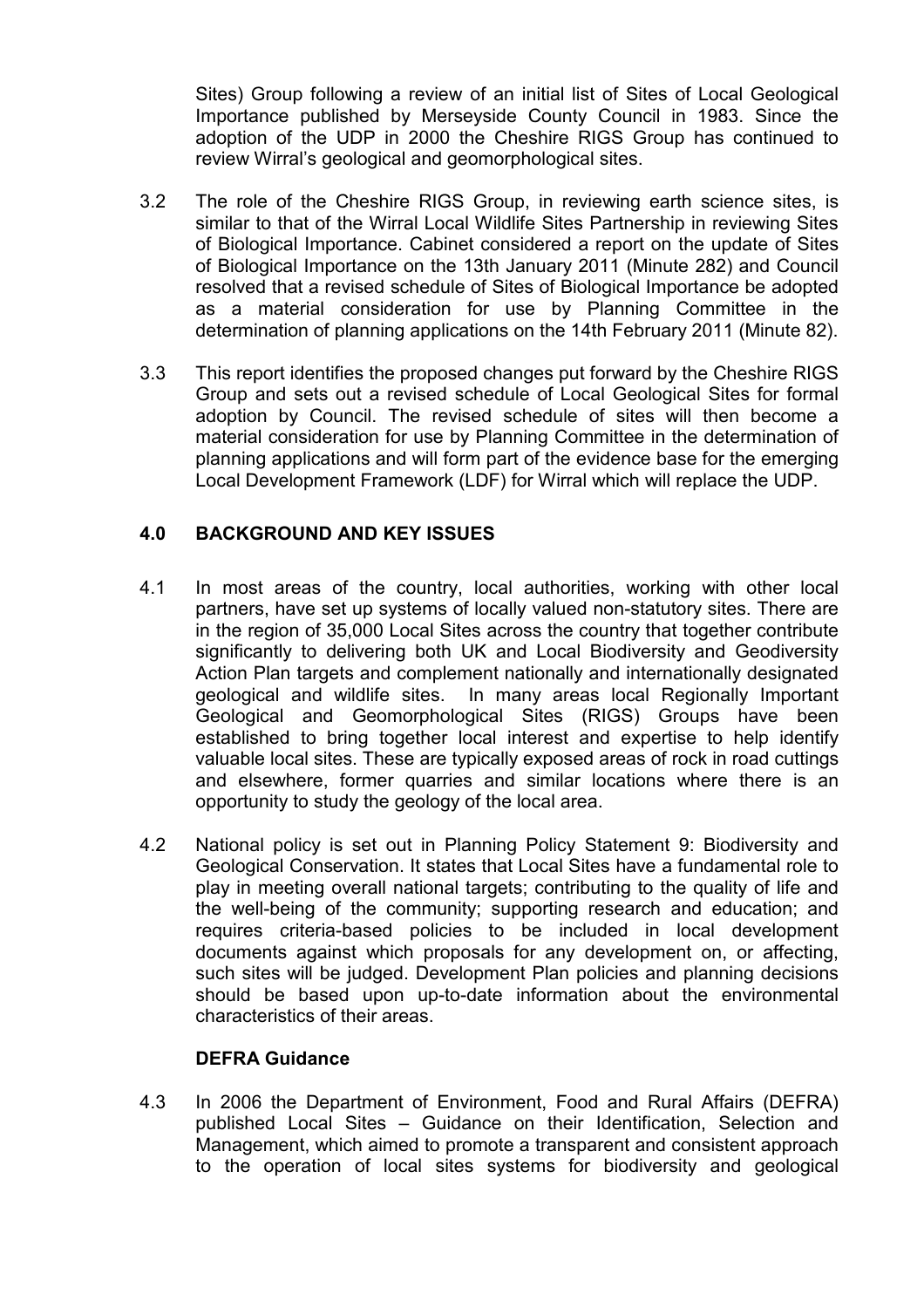conservation. A key recommendation in the guidance was the establishment of local partnerships to manage local sites systems.

- 4.4 Cabinet considered a report on the implications of the DEFRA guidance on the 12th December 2007 (Minute 398). This report focussed on the identification, selection and management of local wildlife sites and endorsed the establishment of the Wirral Local Wildlife Sites Partnership. The report did however acknowledge that the process for identifying and assessing geological and geomorphological sites in Wirral, through the Cheshire RIGS Group, appeared well placed to meet the requirement of the DEFRA guidance.
- 4.5 The Guidance also highlights the wide range of different terms used to describe sites of local importance for biodiversity and geological conservation and recommends the use of the generic term "Local Sites". These can be sub divided to distinguish between "Local Biological Sites" and Local Geological Sites".

#### **Wirral Sites of Local Importance for Earth Science**

4.6 A list of Sites of Geological Importance for Merseyside was originally produced in 1983 by the Keeper of Geology at Merseyside County Museum, in consultation with local geological societies, for inclusion in the Merseyside Structure Plan. The Wirral & Cheshire RIGS Group, co-ordinated by the Cheshire Wildlife Trust, reviewed these sites in accordance with national guidelines for the identification of Regionally Important Geological and Geomorphological sites (RIGS) issued by English Nature (now Natural England). This led to the formal designation of 12 Sites of Local Importance for Earth Science under Proposal NC11 – Sites of Local Importance for Earth Science of the Wirral Unitary Development Plan (UDP), which was adopted in February 2000. The associated reasoned justification states that "sites not currently identified under the Proposal NC11 list, but which can be shown to meet the criteria specified, will also be subject to protection under Policy NC10". Policy NC10 – The Protection of Sites of Importance for Earth Science, sets out the Council's approach to the protection of sites which can be demonstrated to have special local value for earth science conservation.

#### **Review of Sites**

#### **Cheshire RIGS Group**

4.7 In 2002 the Cheshire Wildlife Trust withdrew from the co-ordination of the Wirral & Cheshire RIGS Group and a new partnership, known as Cheshire RIGS Group, was convened. This group has continued to review sites of geological and geomorphological importance in Wirral. The sites are selected on a local basis according to the following nationally agreed criteria for the selection of Regionally Important Geological Geomorphological Site (RIGS) using the standardised recording, assessing, designation and notification procedures produced by The Association of UKRIGS – (the umbrella body for UK RIGS groups):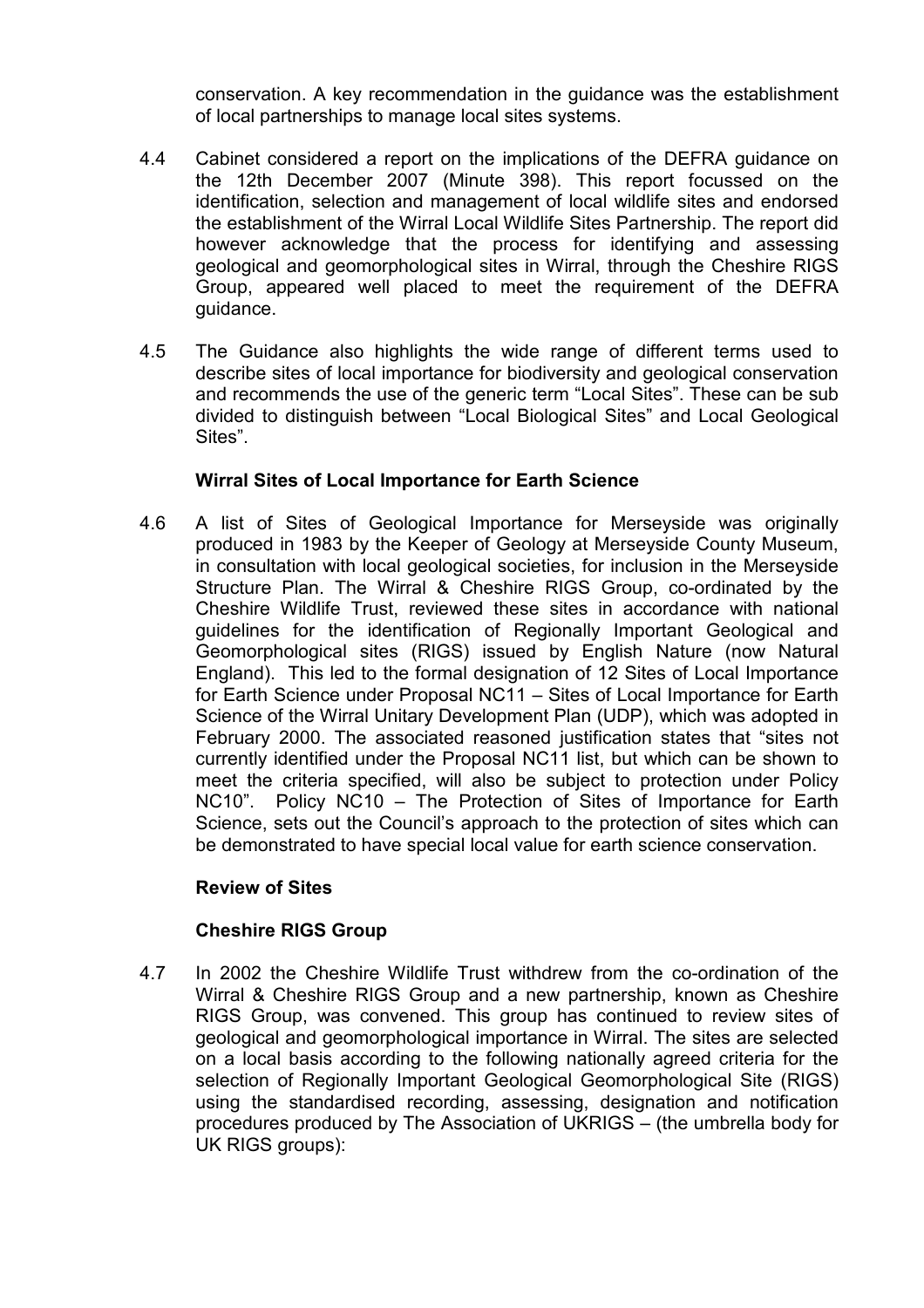- The value of a site for educational purposes in life-long learning
- The value of a site for study by both amateur and professional earth scientists
- The historical value of a site in terms of important advances in earth science knowledge, events or human exploitation
- The aesthetic value of a site in the landscape, particularly in relation to promoting public awareness and appreciation of earth sciences.
- 4.8 The local sites schedule is intended to be a comprehensive rather than representative list, including all sites meeting the selection criteria. Since the adoption of the Wirral UDP, the Cheshire RIGS Group has agreed a number of proposed changes to the original schedule of sites, including the identification of additional sites, the modification of site boundaries and the de-selection of two of the sites. Given the requirement for development plans and planning decisions to be based on up-to-date information, it is proposed that a definitive schedule of Local Geological Sites be produced, incorporating all of the following changes. The numbering of new sites follows on from the original schedule with the deleted site number not being reassigned to avoid confusion.

#### **New Local Geological Sites**

4.9 It is proposed that the following 4 sites should be added to the schedule of Local Geological Sites. These sites have been surveyed by a qualified geologist on behalf of Cheshire RIGS Group and found to meet the criteria for selection:

| New Site No. 14 - | Boundary Road, Bidston                          |
|-------------------|-------------------------------------------------|
|                   | New Site No. 15 - Lower Flaybrick Road, Bidston |
|                   | New Site No. 16 - Arrowe Brook, Woodchurch      |
|                   | New Site No. 17 - Flaybrick Cemetery, Bidston   |

## **De-selection/ Deletion of Sites**

4.10 It is proposed that two sites at Dee Cliffs, Caldy (UDP Site No. 9) and at The Beacons, Heswall (UDP Site No. 12) be removed from the schedule of sites as they no longer meet the RIGS selection criteria. Reassessment of the Dee Cliffs site has found that the majority of the glacial deposits in the cliffs are no longer visible, having been obscured by coastal defences and the outcrop no longer contains any geological interest. Reassessment of The Beacons site has found that there is poor exposure and that the outcrop no longer contains any geological interest.

#### **Modified Boundaries**

4.11 It is proposed that a number of alterations be made to the boundary of the Caldy Hill site (UDP Site No. 7). An additional small area of geological interest has been identified between All Saints Church and Caldy Road. Despite this being physically separate from the existing site, it is considered part of the Caldy Hill Local Geological Site. The original boundary has also been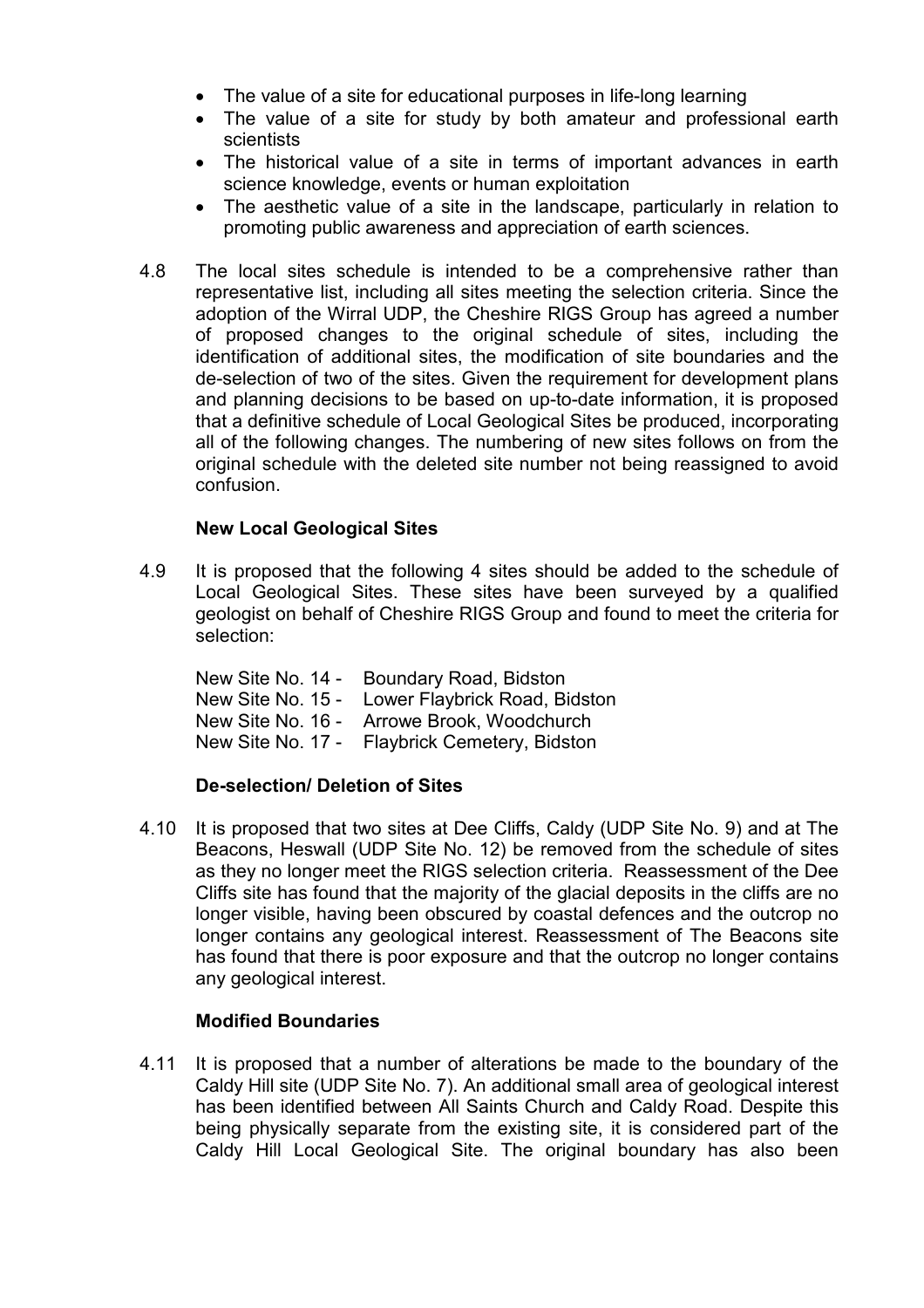amended to include the remaining area of the National Trust property at Caldy Hill which was previously not shown on the UDP Proposals Map.

- 4.12 The original UDP schedule includes Thurstaston Hill and Telegraph Road Cutting as a single site (No. 8). It is proposed that this site be split into two separate Local Geological Sites - Thurstaston Common Local Geological Site (New Site No. 8) and Telegraph Road Cutting Local Geological Site (New Site No. 13). It is also proposed that the boundary of the Thurstaston Common site be redefined to remove areas that have no geological interest.
- 4.13 It is proposed that the boundary of the Bidston Hill site (UDP Site No. 11) is amended to remove a small area of the original site that has no geological interest.
- 4.14 Site plans for the proposed new Local Geological Sites and the modified site boundaries are attached as an Appendix to this report.

#### **Conclusion**

- 4.15 Local Geological Sites provide protection for areas which can be demonstrated to have local importance for geological interest. Local Geological Sites schedules are intended to be comprehensive rather than representative and all areas which meet the selection criteria for designation should be included. Wirral's local sites, known as Sites of Local Importance for Earth Science, were formally designated in the Wirral Unitary Development Plan (UDP) adopted in 2000. The UDP states that sites not identified in the document, but which are found to meet the criteria for selection should be afforded the same level of protection.
- 4.16 This report identifies a series of proposed amendments to the schedule of sites included in the Wirral UDP. These amendments have been agreed by the Cheshire RIGS Group and are based on the most up-to-date specialist site survey information.
- 4.17 The formal approval of the revised schedule of Local Geological Sites, as they will now be known, as a material consideration for use by Planning Committee will ensure planning decisions are based upon the most up-todate information on local geological/ geomorphological value.
- 4.18 The revised schedule of Local Geological Sites is attached as an Appendix to this report.

#### **5.0 RELEVANT RISKS**

5.1 Failure to formally agree the proposed changes to the schedule of Local Geological Sites, as recommended by the Cheshire RIGS Group, would potentially leave important local sites unprotected through the planning system.

## **6.0 OTHER OPTIONS CONSIDERED**

6.1 None.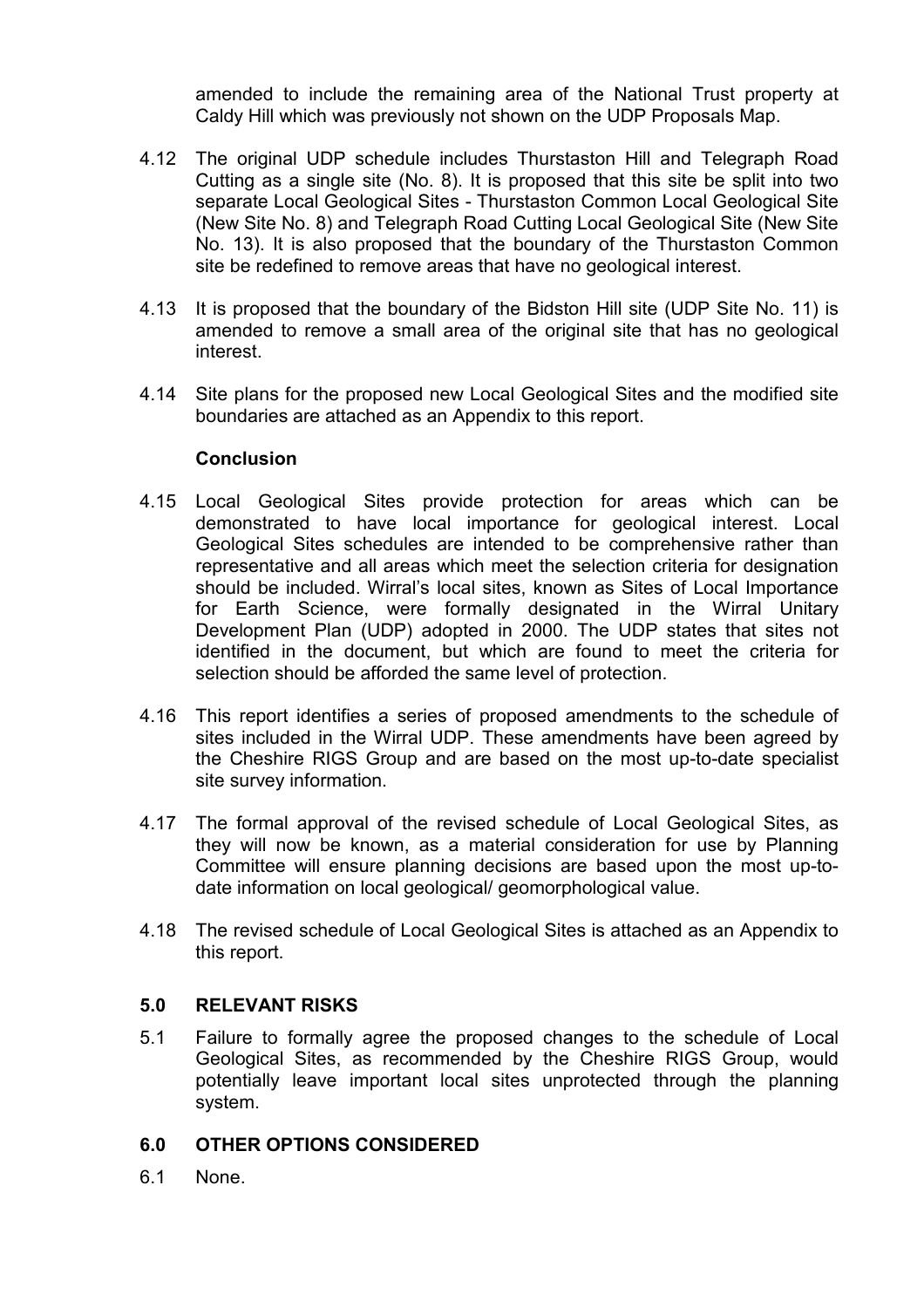## **7.0 CONSULTATION**

- 7.1 The current schedule of Sites of Local Importance for Earth Science was subject to full public consultation through the UDP process. The proposed amendments to the schedule, with the exception of Dee Cliffs, Lower Flaybrick, Arrowe Brook and Flaybrick Cemetery, have also been subject to formal public consultation during the preparation of the First Deposit Draft Alteration to the UDP in 2004. Two responses were received, both objecting to the proposed deletion of The Beacons, Heswall but the review process was abandoned before the Alterations could be adopted.
- 7.2 The proposed new sites at Lower Flaybrick, Arrowe Brook and Flaybrick Cemetery are all in Council ownership. The Parks and Countryside Service, who manage these sites, have been consulted and approve of their designation.

## **8.0 IMPLICATIONS FOR VOLUNTARY, COMMUNITY AND FAITH GROUPS**

8.1 The Cheshire RIGS Group is a local interest group open to all and has been pivotal in identifying the proposed changes in this report.

#### **9.0 RESOURCE IMPLICATIONS: FINANCIAL; IT; STAFFING; AND ASSETS**

9.1 There are no resource implications arising directly from this report.

#### **10.0 LEGAL IMPLICATIONS**

10.1 The revised schedule of sites will become a material consideration for use by Planning Committee in the determination of planning applications and will form part of the evidence base for the emerging Local Development Framework (LDF) for Wirral which will replace the UDP.

#### **11.0 EQUALITIES IMPLICATIONS**

- 11.1 There are no equalities implications arising directly from this report.
- 11.2 Equality Impact Assessment (EIA) (a) Is an EIA required? No

## **12.0 CARBON REDUCTION IMPLICATIONS**

12.1 There are no carbon reduction implications arising directly from this report.

## **13.0 PLANNING AND COMMUNITY SAFETY IMPLICATIONS**

- 13.1 Planning Policy Statement 9 Biodiversity and Geological Conservation states that development plan policies and planning decisions should be based upon up-to-date information about the environmental characteristics of their areas.
- 13.2 The Local Geological Site designations overlay rather than override or replace the existing designations and allocations shown on the Unitary Development Plan Proposals Map – a site can, for example, be designated as both Green Belt and as a Local Geological Site. The tables below identify the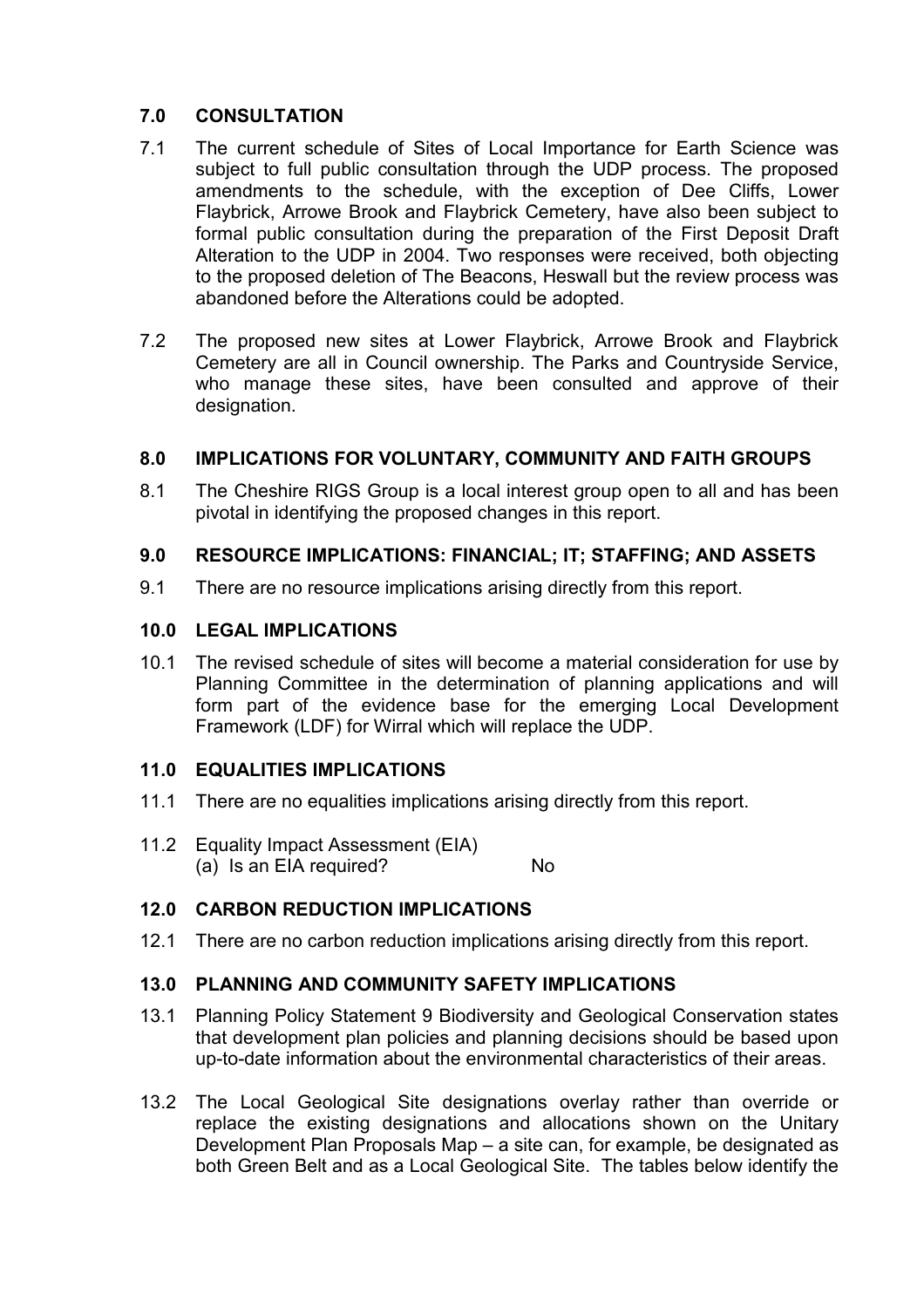UDP designations which will sit alongside the Local Geological Site designation.

13.3 The new sites proposed for inclusion in the Local Geological Sites schedule, listed in paragraph 4.9 above, are designated in the UDP as follows:

| No. | <b>Site Name</b>                        | <b>UDP Designation/Allocation</b>                                                    |  |
|-----|-----------------------------------------|--------------------------------------------------------------------------------------|--|
| 14  | Boundary Road, Bidston                  | Urban Greenspace                                                                     |  |
| 15  | Lower Flaybrick Road,<br><b>Bidston</b> | <b>Primarily Residential Area</b>                                                    |  |
| 16  | Arrowe Brook, Woodchurch                | Site of Biological Importance (Site No.<br>36)<br><b>Countryside Recreation Site</b> |  |
| 17  | Flaybrick Cemetery, Bidston             | <b>Urban Greenspace</b><br><b>Conservation Area</b>                                  |  |

13.4 The sites proposed for deletion from the Local Geological Sites schedule, listed in paragraph 4.10 above, are designated in the UDP as follows:

| No. | <b>Site Name</b>     | <b>UDP Designation/Allocation</b>                                                                                                                                                                       |  |
|-----|----------------------|---------------------------------------------------------------------------------------------------------------------------------------------------------------------------------------------------------|--|
| 9   | Dee Cliffs, Caldy    | <b>Green Belt</b><br>Site of International Importance for<br>Nature Conservation (Site No. 1)<br>Site of National Importance for Nature<br>Conservation (Site No. 1)<br>Area of Special Landscape Value |  |
| 12  | The Beacons, Heswall | <b>Urban Greenspace</b><br>Site of Biological Importance (Site No.<br>21                                                                                                                                |  |

13.5 The sites where boundary alterations are proposed, as listed in paragraphs 4.11 – 4.13 above, are designated in the UDP as follows:

| No.            | <b>Site Name</b>              | <b>UDP Designation/Allocation</b>                                                                                                                                                                                               |  |
|----------------|-------------------------------|---------------------------------------------------------------------------------------------------------------------------------------------------------------------------------------------------------------------------------|--|
| $\overline{7}$ | Caldy Hill                    | <b>Urban Greenspace</b><br>Site of Biological Importance (Site Nos.<br>3 & 4)<br>Area of Special Landscape Value<br>Density and Design Guidelines (part)<br>Conservation Area (part)<br>Primarily Residential Area (small part) |  |
| 8              | <b>Thurstaston Common</b>     | <b>Green Belt</b><br>Site of National Importance for Nature<br>Conservation (Site No. 8)<br>Area of Special Landscape Value                                                                                                     |  |
| 11             | <b>Bidston Hill</b>           | <b>Urban Greenspace</b><br>Area of Special Landscape Value<br>Site of Biological Importance (Site No.<br>57)<br>Conservation Area (small part)                                                                                  |  |
| 13             | <b>Telegraph Road Cutting</b> | <b>Green Belt</b>                                                                                                                                                                                                               |  |